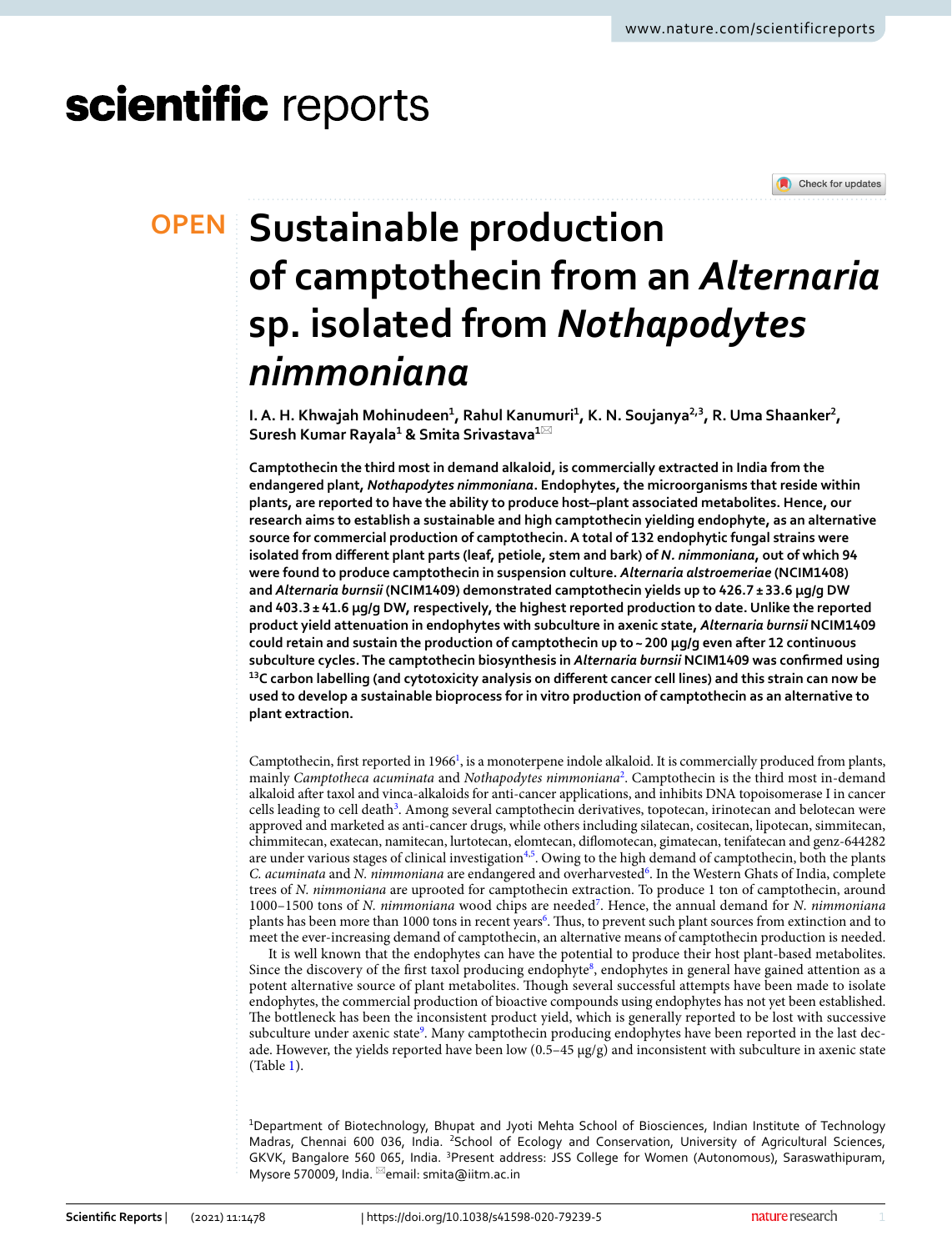|                              |                   | Camptothecin yield of different generations |                      |                            |                       |                   |                    |                    |                   |            |
|------------------------------|-------------------|---------------------------------------------|----------------------|----------------------------|-----------------------|-------------------|--------------------|--------------------|-------------------|------------|
| <b>Endophytic fungus</b>     | <b>Host plant</b> | 1st                                         | 2nd                  | 3rd                        | 4th                   | 5th               | 6th                | 7th                | 8th               | References |
| Fusarium solani INFU/CA/KF/3 | C. acuminata      | $\sim 6^a$                                  | $\sim 5.5^{\circ}$   | $\sim 0.5^{\rm a}$         | $\sim$ 1 <sup>a</sup> | $\sim 1^a$        | $\sim 0.5^{\rm a}$ | $\sim 0.4^{\rm a}$ |                   |            |
| Phomopsis sp. UAS014         | N. nimmoniana     |                                             | 21.7 <sup>a</sup>    | $11.4^a$                   | 6.6 <sup>a</sup>      |                   |                    |                    |                   | 33         |
| Aspergillus sp. LY341        | C. acuminata      | 7.93 <sup>b</sup>                           | $<$ LOD <sup>#</sup> |                            |                       |                   |                    |                    |                   | 21         |
| Aspergillus sp. LY355        | C. acuminata      | 42.92 <sup>b</sup>                          | 4.06 <sup>b</sup>    | $\langle$ LOD <sup>#</sup> |                       |                   |                    |                    |                   | 21         |
| Trichoderma atrovirideLY357  | C. acuminata      | 197.82 <sup>b</sup>                         | $5.33^{b}$           | 2.57 <sup>b</sup>          | 2.47 <sup>b</sup>     | 3.69 <sup>b</sup> | 2.15 <sup>b</sup>  | 1.90 <sup>b</sup>  | 1.83 <sup>b</sup> | 21         |

<span id="page-1-0"></span>**Table 1.** Reports on the attenuation of camptothecin produced from endophytes. <sup>a</sup> μg g−1; <sup>b</sup>μg l−1; #*LOD* limit of detection.

| $\vert$ S. no | <b>Explant</b> | Endophytes | Dried biomass obtained<br>from suspension cultures<br>(g/l) | Camptothecin yield $(\mu g/g)$ Species full name |                           | <b>Genbank accession</b><br>number | NCIM catalogue<br>number |
|---------------|----------------|------------|-------------------------------------------------------------|--------------------------------------------------|---------------------------|------------------------------------|--------------------------|
|               | Petiole        | P4-6-PE2   | $6.2 \pm 0.1$                                               | $426.7 \pm 33.6$                                 | Alternaria alstroemeriae  | MN795638                           | <b>NCIM1408</b>          |
|               | Leaf           | P4-4-LE2   | $8.9 \pm 0.1$                                               | $403.3 \pm 41.6$                                 | Alternaria burnsii        | MN795639                           | <b>NCIM1409</b>          |
|               | Leaf           | $P4-1-LE1$ | $8.5 \pm 0.6$                                               | $269.4 \pm 53.9$                                 | Alternaria alstroemeriae  | MN795640                           | <b>NCIM1441</b>          |
|               | Leaf           | P5-4-LE1   | $9.8 \pm 0.2$                                               | $62.5 \pm 0.6$                                   | Alternaria angustiovoidea | MN795641                           | <b>NCIM1442</b>          |

<span id="page-1-1"></span>**Table 2.** Highest yielding endophytes with their camptothecin yield, accession and deposition details.

In this study, we isolated a high camptothecin yielding endophyte from *N. nimmoniana,* demonstrating sustainable production of camptothecin in suspension culture. Increased relative abundance of 13C labelled camptothecin molecules in the axenic culture extracts, when the fungus was cultivated in the presence of  $D-[U^{-13}C]$ glucose, demonstrated inherent biosynthesis of camptothecin in the isolated organism. Also, the cytotoxic effect of the crude extract of camptothecin from the fungal suspension culture was demonstrated on colon, lung, ovarian and breast cancer cell lines.

#### **Results**

**Isolation of camptothecin yielding endophytes from** *Nothapodytes nimmoniana***.** Endophytes residing in the plants may vary with the type of plant tissue<sup>[10](#page-9-9)[,11](#page-9-10)</sup>. Therefore, leaves, petioles, stem and bark regions from *Nothapodytes nimmoniana* (J.Graham) Mabb. were used as explants for the comprehensive isolation of endophytes. Endophytes emerged from the cut ends of the explants after 5–7 days of incubation in potato dextrose agar medium (HiMedia, Mumbai). A total of 132 visually distinct endophytic strains were isolated from the explants of *N. nimmoniana*.

These isolated endophytes were then individually screened for their ability to produce camptothecin in suspension. Suspension cultures were initiated in duplicate and the biomass was harvested and dried for extraction of camptothecin for quantitative analysis using high performance liquid chromatography (HPLC). Among the 132 different endophytic isolates, 94 produced camptothecin in culture, with yields ranging from 0.1 to 400 µg/g DW (dry weight of biomass) (Supplementary Table S1).

Four of the highest yielding endophytes were selected for further analysis and their camptothecin yield was confirmed again in freshly initiated cultures (in triplicate). Camptothecin yields obtained from the suspension cultures of these strains are shown in Table [2.](#page-1-1) Strain P4-6-PE2, isolated from the petiole region of a young plant gave the highest yield of camptothecin in suspension (426.7 ± 33.6 µg/g), followed by strain P4-4-LE2 isolated from the leaf region of the plant, with a yield of 403.3 ± 41.6 µg/g. It is to be noted that the yield of camptothecin obtained from the natural plant of *C. acuminata* varies from 0.5 to 2.5 mg/g[12](#page-9-11) and the yield from *N. nimmoniana* ranges from 0.8 to 3 mg/g<sup>[13](#page-9-12)</sup>.

Camptothecin production was confirmed in the suspension cultures of these camptothecin yielding endophytic strains using tandem mass spectrometry (LC–MS/MS). As expected, a precursor mass to charge ratio (m/z) of 349.12 corresponding to that of camptothecin was observed in the authentic standard and in the extracts from all the shortlisted (top 4) endophytic strains (Fig. [1\)](#page-2-0). Further, for structural confirmation, the precursor m/z (349.12) was fragmented by applying collision energy of 35 electron Volts (eV) and an m/z of 305.13 (fragment) after the loss of  $CO_2$  was witnessed (Supplementary Fig. S1 online), confirming the presence of camptothecin in the extract sample.

The presence of camptothecin in the endophytic extracts was confirmed using thin layer chromatography (TLC). Along with the camptothecin producing culture extract, a non-camptothecin producing culture extract was also spotted on the TLC plate for analysis. As shown in Supplementary Fig. S2 online, all four camptothecin yielding endophytic extracts gave spots corresponding to that of authentic camptothecin. In contrast, the spot was absent from a non-camptothecin producing strain.

**Molecular characterization of the selected high camptothecin yielding endophytes.** Endophytic strains grown on plates made with PDA medium showed difference in their morphological appearance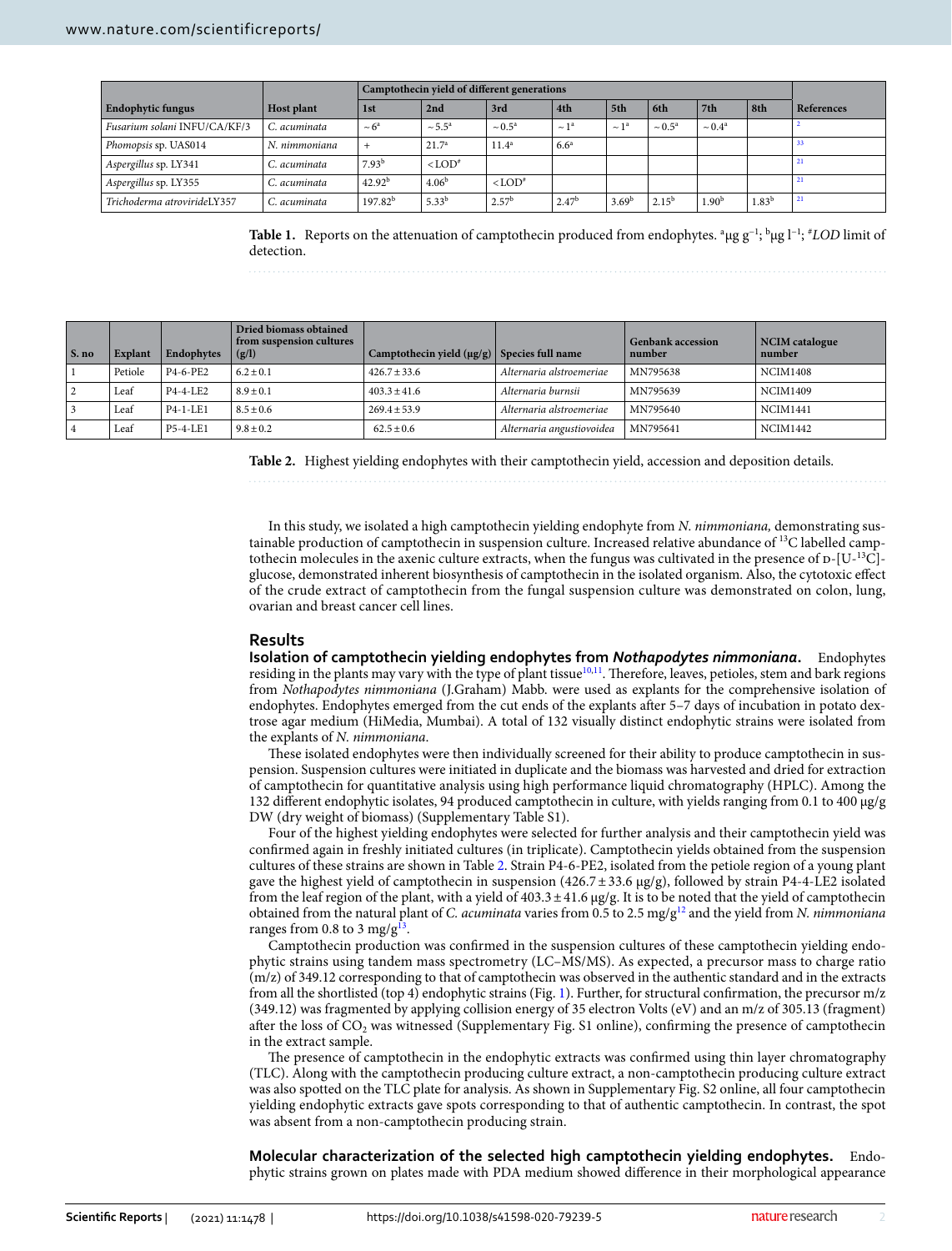

<span id="page-2-0"></span>Figure 1. Identification of camptothecin from the endophytic extract using mass spectrometry. An m/z of 349.12 corresponding to camptothecin visualized in both (**a**) the standard and (**b**) the isolated endophyte.



<span id="page-2-1"></span>

and all of them formed spores when viewed under a microscope (Supplementary Fig. S3 online). All four isolates were found to be different species of *Alternaria* genus. Among the four, the highest yielding strain was found to be *A. alstroemeriae* with a yield of 426.7 ± 33.6 µg/g and the second highest was found to be *A. burnsii* with a yield of 403.3 ± 41.6 µg/g. Accession numbers from NCBI Genbank and the respective catalogue numbers of each strain deposited in NCIM have been listed in Table [2](#page-1-1).

**Sustainable production of camptothecin in the highest yielding endophyte.** Sustainable production of camptothecin in the two highest camptothecin yielding endophytes was assessed in suspension culture generated from the 1st through the 12th generation slants. The highest yielding strain (*A. alstroemeriae* NCIM1408) demonstrated a sharp decrease in the camptothecin yield from  $426.7 \pm 33.6$  µg/g DW in culture developed from its 1st generation slant to  $17.9 \pm 0.7$  µg/g DW in culture from its 12th generation slant. This result was in accordance with the well-known product yield attenuation observed in axenic cultures of endophytes (Table [1](#page-1-0)). Interestingly, unlike the highest yielding strain, the second-highest yielding strain (*A. burnsii* NCIM1409) could demonstrate sustainable production of camptothecin (up to  $\sim$  200  $\mu$ g/g) in culture even from its 12th generation slant used as inoculum. As shown in Fig. [2](#page-2-1), after an initial decrease in the yield to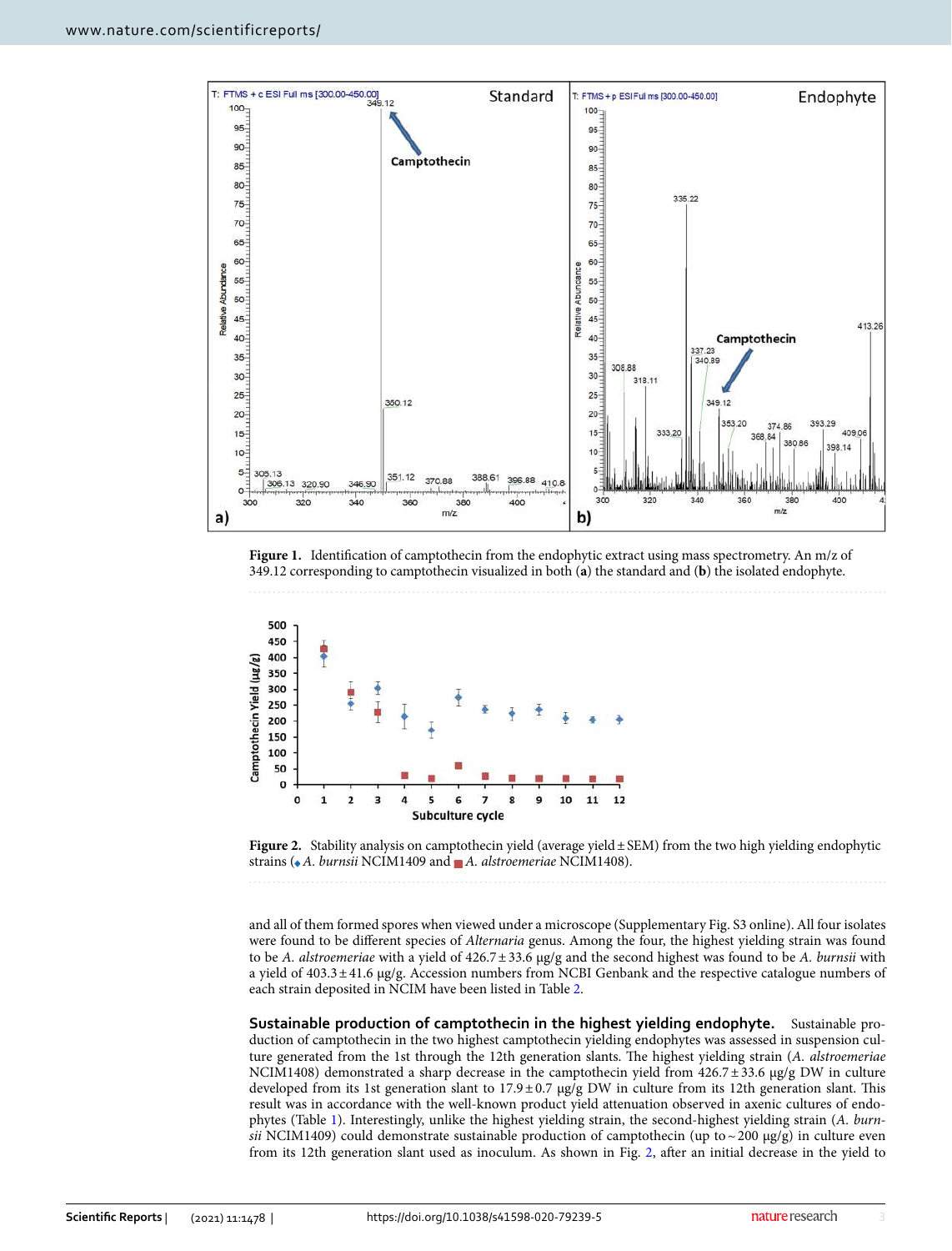$254.1 \pm 17.9$  µg/g DW in cultures developed from the second generation slant, this endophyte demonstrated a steady yield of  $\sim$  200 µg/g DW in cultures from 3rd till 12th generation slant.

These results demonstrate that the highest yielding strain may not always be a sustainable producer, and it is equally important to consider sustainable production along with product yield of the metabolite during the screening and selection of a potential endophyte for successful bioprocess development.

**Confirmation of camptothecin biosynthesis by** *A. burnsii* **via carbon metabolism.** Existence of host independent biosynthetic machinery in endophytes has been doubted due to product yield attenuation under an axenic state<sup>[14](#page-9-15)</sup>. To confirm the endophytic strain has the endogenous ability to synthesize camptothecin, the cultures were fed with  $D-[U^{-13}C]$ -glucose and <sup>13</sup>C label incorporation into camptothecin was monitored. The fungal cultures fed with p-glucose and p- $[U^{-13}C]$ -glucose showed similar growth and camptothecin production, evident from the biomass ( $\sim 8$  g/l DW) and camptothecin yield ( $\sim 200 \mu$ g/g DW) respectively, achieved after 8 days under similar cultivation conditions. An m/z of 349.12 corresponds to that of camptothecin with all unlabelled carbon atoms and the presence of one <sup>13</sup>C labeled carbon would increase the molecular weight of camptothecin by 1 dalton. Since camptothecin has 20 carbons, there is a possibility that 1–20 carbon atoms in the camptothecin molecule produced can get labelled in the crude extract of camptothecin when grown on  $D-[U<sup>13</sup>C]$ -glucose. This was verified by tandem mass spectrometry confirming the increase in the molecular mass of camptothecin corresponding to the number of carbon atoms labelled in it. The mass spectrum revealed majority of carbon atoms (2–20) getting labelled in camptothecin. This was further supported by the MS–MS fragmentation pattern of the most abundantly labelled camptothecin molecules in the sample after the removal of labelled CO<sup>2</sup> (Supplementary Table S2, Supplementary Fig. S4 online). Moreover, the absence of unlabelled camptothecin mass peak in  $D-[U^{-13}C]$ -glucose fed sample (Fig. [3c](#page-4-0)) and absence of labelled camptothecin mass peak in d-glucose fed sample (Fig. [3](#page-4-0)a,b) could also substantiate labelled glucose metabolism and its incorporation in the synthesis of camptothecin by the organism.

Interestingly, the mass peak corresponding to camptothecin with 18 labelled carbons  $(^{13}C_{18}C_{2}H_{16}N_{2}O_{4})$ showed highest relative abundance (Fig. [3d](#page-4-0); Supplementary Fig. S4 online) while m/z corresponding to 20 labelled carbons ( ${}^{13}C_{20}H_{16}N_2O_4$ ) in camptothecin was relatively less abundant. This was presumably due to the fact that potato infusion present in the medium is a source of unlabelled organic carbon which could have diluted the  $^{13}$ C incorporation from  $D-[U^{-13}C]$ -glucose.

**Cytotoxicity analysis of the camptothecin extract from** *A. burnsii* **on cancer cell lines.** As the source of camptothecin was novel, the cytotoxicity analysis was also carried out to further substantiate the potential commercial utilization of the microbial strain for various anti-cancer applications. The cytotoxicity of the crude extract of camptothecin from *A. burnsii* was tested on various cancer cell lines which includes human breast cancer (MCF7), human ovarian adenocarcinoma (SKOV3), human non-small cell lung carcinoma (H1299), colon adenocarcinoma (Caco-2, HT29), and non-cancerous embryonic kidney (HEK293T) cell lines. The  $IC_{50}$  values determined for the camptothecin extract and standard camptothecin against all the cancer cell lines studied have been shown in Table [3](#page-4-1) as calculated from the plot of % cell viability vs. log concentration of the extract (Supplementary Fig. S5 online). Apart from MCF7, all other cancer cell lines showed a lower  $IC_{50}$  value for camptothecin extract from *A. burnsii* than the standard camptothecin (≥ 90% pure), which could be due to the effect of other metabolites present in the crude extract along with camptothecin (Table [3\)](#page-4-1). Among all the cancer cell lines used, camptothecin extract from *A. burnsii* was found more toxic toward lung and colon cancer cells which is in accordance with the reports on derivatives of camptothecin<sup>[4](#page-9-3)</sup>.

The cytotoxicity of the camptothecin extract from *A. burnsii* was further supported by clonogenic (Fig. [4\)](#page-5-0) and wound healing assay (Fig. [5\)](#page-5-1), where colony formation and healing were inhibited on the selected SKOV3 cell line.

#### **Discussion**

Extensive and invasive natural plant extraction of camptothecin to meet its increasing market demand, has endangered *N. nimmoniana* plant species in India<sup>[6](#page-9-5)</sup>. Hence, an alternative method of its production is the need of the hour to prevent the natural plant source from extinction. Endophytes are being explored as one a potential alternative source for high-value plant metabolite production. A wide variation in the metabolite yield in plants due to climatic and geographical factors, slow growth rate of the plant and un-availability of the plant material in the wild, have been the key limitations to meet the market demand of camptothecin. On the contrary, a microbial fermentation process, which is amenable to optimization and scale-up for enhanced yield and productivity, can be an excellent alternative to the natural plant source for large-scale and sustainable production of camptothecin under in vitro conditions.

In this study endophytes were isolated from the plant parts including leaf, petiole, stem and bark regions as the distribution of endophytes in plants can vary with respect to plant tissue type. Also care was taken to surface sterilize the explants for endophyte isolation immediately after excision since the time between excision and isola-tion can reduce the viability of endophytes residing in the plant part<sup>[15](#page-9-16)</sup>. Here, we have reported for the first time, a high camptothecin yielding endophyte which could demonstrate sustainable production of camptothecin in axenic state for more than twelve subculture cycles in liquid medium. Production of camptothecin was confirmed by various methods of qualitative and quantitative analysis, like HPLC, TLC and LC–MS/MS.

Though numerous endophytes are present in the plant, only a few of the isolated strains have the potential to produce the host-specific metabolite and many have shown attenuation upon subculturing<sup>[9](#page-9-8)[,16](#page-9-17)</sup>. Various factors were stated to play a role in the endophyte's non-sustainability, including their evolutionary relationship with the host plant<sup>[17](#page-9-18)</sup>, and lack of host stimuli<sup>[18](#page-9-19)</sup> or gene silencing under axenic conditions<sup>[19](#page-9-20)</sup>. Thus, comprehensive bioprospecting and screening are required to identify a sustainable and high product yielding strain of endophyte. In

4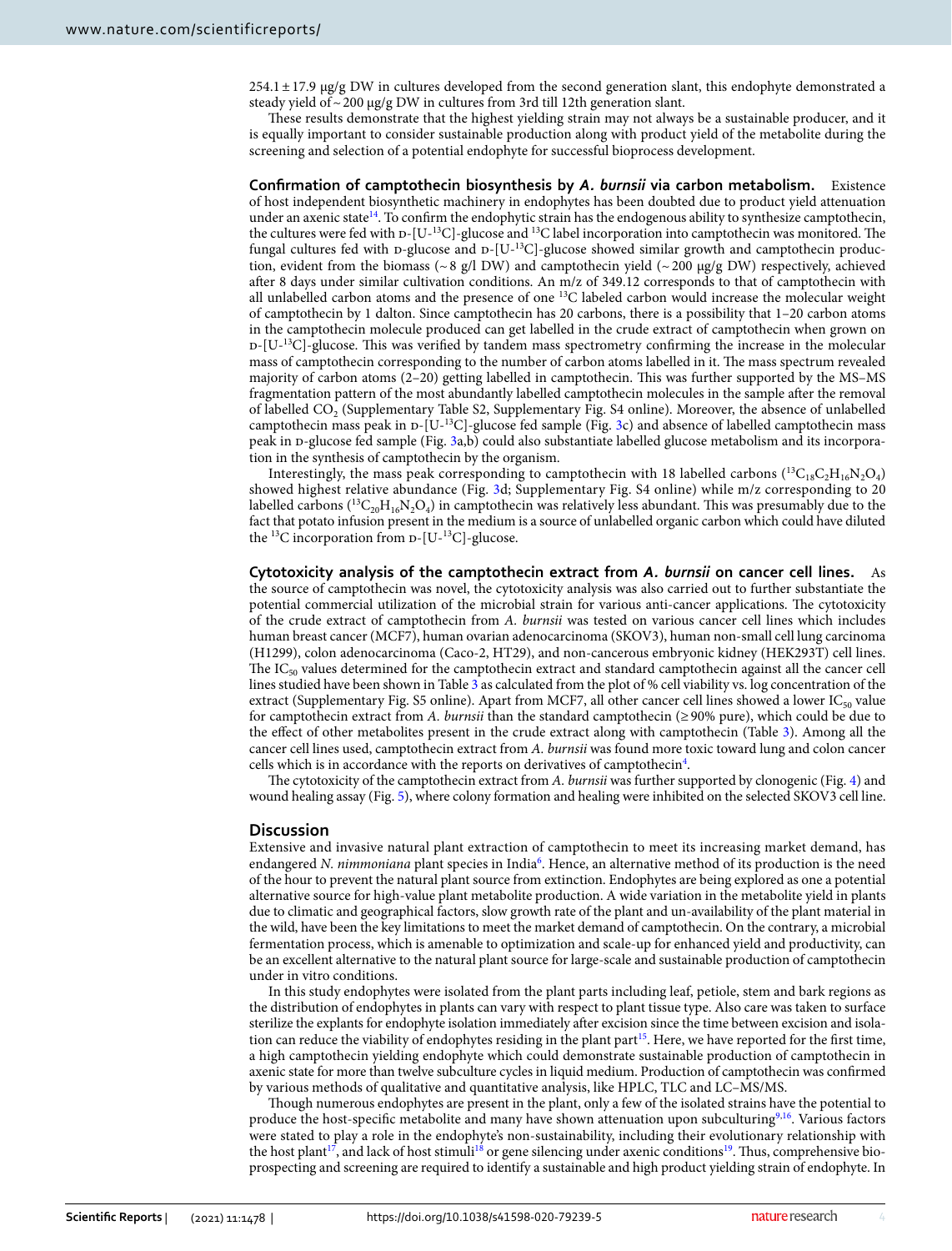

<span id="page-4-0"></span>**Figure 3.** Confirmation of camptothecin biosynthesis in *A. burnsii* using  $p-[U^{-13}C]$ -glucose. (**a**) Mass spectrum of the crude extract of camptothecin shows that non labelled camptothecin m/z of 349.12 was visualized only in d-glucose fed samples and (**b**) m/z corresponding to labelled camptothecin was not present in them. (**c**) Non labelled camptothecin m/z of 349.12 was not visualized in D-[U-<sup>13</sup>C]-glucose fed cultures (**d**) an m/z of 367.17 corresponding to 18 carbons in camptothecin being labelled was seen.

| <b>Tissue</b>                  | <b>Cell Line</b> | $IC_{50}$ value of camptothecin in the extract<br>of $A.$ burnsii $(nM)$ | $IC_{50}$ value of camptothecin standard<br>(nM) |
|--------------------------------|------------------|--------------------------------------------------------------------------|--------------------------------------------------|
| <b>Breast</b>                  | MCF7             | $44.6 + 12.6$ **                                                         | $14.7 \pm 0.7$                                   |
| Lung                           | H1299            | $13.6 \pm 1.7**$                                                         | $93.3 \pm 22.6$                                  |
| Ovary                          | SKOV3            | $117.4 \pm 10.4*$                                                        | $165.9 \pm 31.2$                                 |
| Colon                          | HT29             | $50.1 \pm 11.2***$                                                       | $467.4 + 90$                                     |
| Colon                          | $Caco-2$         | $26.9 + 3.5***$                                                          | $70.7 \pm 7.7$                                   |
| Non-cancerous embryonic kidney | HEK293T          | $281.5 \pm 33*$                                                          | $158.4 \pm 55.6$                                 |

<span id="page-4-1"></span>**Table 3.** Cytotoxic activity of crude extract of camptothecin from *A. burnsii* and camptothecin standard on the various cancerous and non-cancerous cell line. Confidence interval for statistically different IC<sub>50</sub> of the camptothecin extract, in comparison to that of the standard, for each cancerous cell line: \*p ≤ 0.05; \*\*p ≤ 0.01; \*\*\* $p$  ≤ 0.001.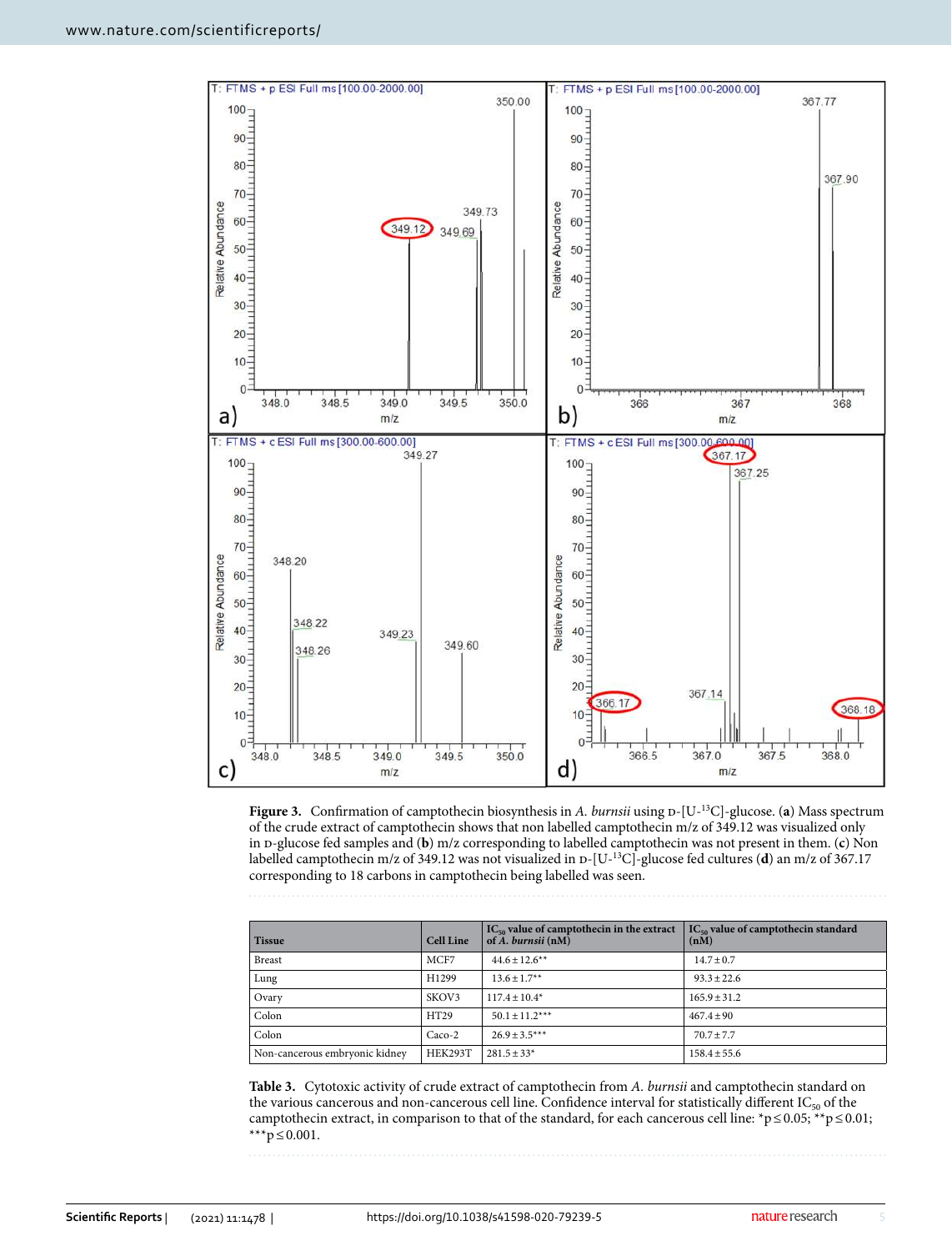

<span id="page-5-0"></span>**Figure 4.** Complete inhibition of colony formation in the SKOV3 cell line by *A. burnsii* extract at IC<sub>25</sub>. SKOV3 control plates showed colony formation (**a**,**c**), whereas the treated plates showed no colony formation (**b**,**d**).



<span id="page-5-1"></span>**Figure 5.** Minimal wound healing observed with *A. burnsii* extract-treated SKOV3 cell line. Control cells showed 29% and 39% healing after 24 and 48 h respectively, while the standard camptothecin treated cells showed 20% and 19% healing after 24 and 48 h respectively. The crude extract-treated cells showed only 1% healing after 48 h.

this study, sustainability in camptothecin production was tested in the highest yielding strains (*A. alstroemeriae* NCIM1408) and as expected the yield attenuated upon subsequent sub-culturing. However, in case of the second highest yielding strain, an initial decline in yield was observed and later the strain sustained the yield at  $\sim$  200  $\mu$ g/g DW even after 12 subculture cycles. These results demonstrate that the highest yielding strain may not always be a sustainable producer, and it is equally important to consider sustainable production along with product yield of the metabolite during the screening and selection of a potential endophyte for successful bioprocess development.

Also the presence of host independent biosynthetic machinery in the endophytes was verified with the sustainable producing strain by feeding them with  $D-[U^{-13}C]$ -glucose, as the endogenous potential of endophytes were often doubted<sup>[14](#page-9-15)</sup>. Mass peaks corresponding to camptothecin with labelled carbons were detected in case of  $D-[U^{-13}C]$ -glucose fed samples, while the unlabelled camptothecin mass peak was absent in these samples, which confirmed the innate ability of the endophyte to produce camptothecin via its metabolic processes. This can be further supported by the literature evidence on enhancement and revival of attenuated camptothecin production upon media optimization<sup>[20](#page-9-21)</sup>, elicitation<sup>[21](#page-9-14)</sup> and DNA methyltransferase treatment<sup>[22](#page-9-22)</sup>. This indicates that potential of metabolite production in endophytes becomes cryptic under certain conditions and it can be restored upon alteration in the culture conditions.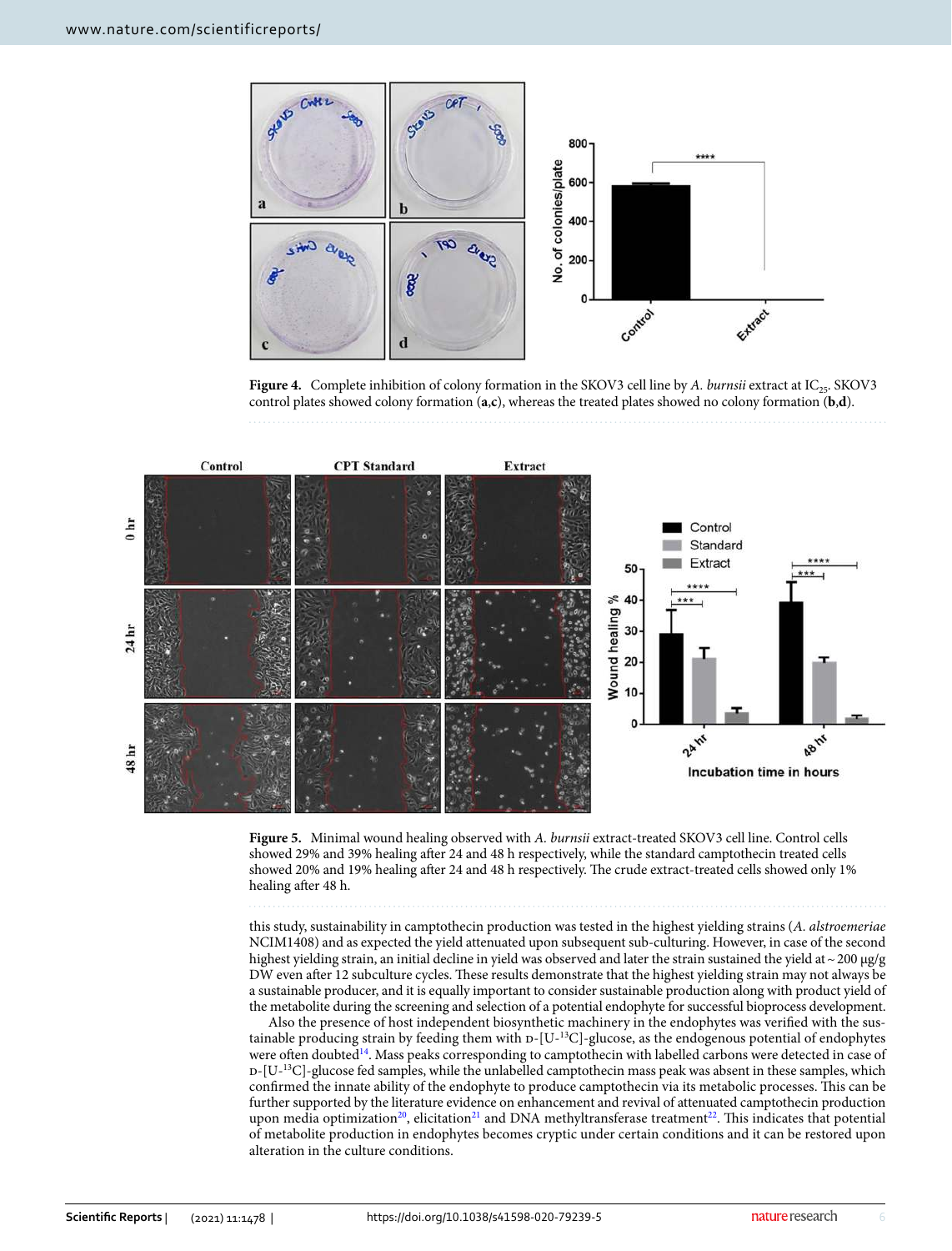As the source of camptothecin was novel in the study, a cytotoxicity analysis of the crude extract of camptothecin was carried out on various cancerous and a non-cancerous cell lines. Interestingly, the extract was found to be more cytotoxic than the standard on most of the cell lines tested, which could be due to the synergistic effect of other compounds present in the crude extract<sup>[23](#page-9-23)</sup>. The extract was also found to completely inhibit formation of colonies when clonogenic assay was performed with the selected cell line SKOV3 and just 1% healing after 48 h when wound healing assay was performed. This further substantiates the cytotoxicity of the extract on cancerous cell lines.

In conclusion, a high camptothecin yielding fungal endophyte *A. burnsii* NCIM1409 was isolated from *N. nimmoniana* which could demonstrate sustainable production of camptothecin under axenic conditions. Production of camptothecin by the microbial culture was verified via <sup>13</sup>C labeled glucose metabolism leading to labeled camptothecin biosynthesis. Interestingly, the crude camptothecin extract from the fungi demonstrated better cytotoxic activity (lower IC50) than the standard camptothecin (> 90% purity) against the tested lung, colon and ovarian cancer cell lines and relatively less cytotoxicity against the non-cancerous cell line. The isolated strain can be used to develop a microbial-based sustainable bioprocess for large scale in vitro production of camptothecin for anti-cancer applications as an alternative to natural plant extraction.

### **Methods**

**Isolation of endophytes from** *Nothapodytes nimmoniana***.** Endophytes were isolated from 6 different plants of *N. nimmoniana* cultivated in the University of Agricultural Science, Bengaluru campus (13.0762° N, 77.5753° E). The plant specimen was authenticated as *N. nimmoniana* (J.Graham) Mabb. of the family Icacinaceae and deposited in Foundation for Revitalisation of Local Health Traditions (FRLH) herbarium, Bengaluru (FRLH 122013). The collected plant material (leaves, petioles, stem and bark) from young and mature plants was washed thoroughly in running tap water to remove the dust particles and then with sterile water. For surface sterilization of the explants, leaves and petioles were treated with 1% (v/v) sodium hypochlorite for 1 min and then washed with sterile distilled water to remove sodium hypochlorite from the plant parts. The washed explants were then treated with 70% (v/v) ethanol for 1 min and then washed again thoroughly with sterile distilled water to remove residual ethanol, if any, from the plant parts. This sterile water wash from the surface sterilized explants was streaked on a potato dextrose agar medium (in petri-plates) to check for the completion/ effectiveness of surface sterilization. Absence of any microbial growth on the said medium upon incubation even after 7 days confirmed the effectiveness/completion of surface sterilization. A similar procedure was carried out for the stem and bark regions, except that the treatment with  $1\%$  (v/v) sodium hypochlorite was increased to 3 min and that with 70% (v/v) ethanol was up to 5 min. The sterile explants were then cut into small pieces ( $\sim$  1 cm<sup>2</sup> ) and placed on the petri dishes having PDA medium (HiMedia, Mumbai) supplemented with streptomycin (100 µg/ml) to prevent any bacterial growth, so as to preferentially isolate the endophytic fungi. The plates with explants were incubated at 28 °C in a biological oxygen demand (BOD) chamber for 7 days to allow the endophytes to emerge and grow from the cut ends. Morphologically distinct endophytes emerged from the cut ends after 5–7 days of incubation and were subsequently removed and plated separately on a fresh medium to obtain pure colonies of the endophytes.

A loop full of the mycelia was streaked on slants made with 5 ml of potato dextrose agar medium (HiMedia, Mumbai) and incubated at 28 °C for 7 days with an initial pH of 5.6. The slants were washed using 5 ml of saline  $(0.9\%$  (w/v) NaCl) and were used as inoculum  $(2\%$  v/v) for initiating suspension culture. Suspension cultures (in duplicate) were established with 50 ml of potato dextrose broth (HiMedia, Mumbai) in 250 ml Erlenmeyer flasks at an initial pH of 5.6. The suspension culture was allowed to grow in an incubator shaker at 28 °C and 120 rpm. The shake flasks (in duplicate) were harvested after 8 days of the cultivation period for the estimation of biomass (g/l, DW) and camptothecin yield (μg/g DW) as per the protocol reported elsewhere<sup>[23,](#page-9-23)[24](#page-9-24)</sup>.

**Biomass estimation.** The biomass was harvested by centrifuging the cell suspension at 12,857×*g* for 15 min and discarding the supernatant. The pelleted cells were then washed with distilled water to remove traces of medium components and again separated by centrifugation at 12,857×*g* for 15 min. Washed biomass was then dried in a hot air oven at 60 °C by spreading it on pre-weighed glass petri plates until constant dry weight was achieved.

**Extraction of camptothecin.** Camptothecin extraction from the fungal biomass was done as per the pro-tocol reported earlier<sup>[23](#page-9-23)</sup>. Briefly, the dried biomass  $(0.3 g)$  was dissolved in 20 ml of distilled water and homogenized using a mortar and pestle, followed by liquid–liquid extraction, repeated thrice using 50 ml of chloroform: methanol solvent mixture (4:1). The organic layer with extracted camptothecin was then collected and evaporated using a rotary evaporator. The dried camptothecin extract was re-suspended in 1 ml of DMSO:methanol (1:50) and filtered through a 0.2  $\mu$ m filter for further analysis.

**Quantification of camptothecin by HPLC.** Twenty microliters of the camptothecin extract was injected in a reverse phase HPLC (LC-20AD, Shimadzu, Japan) at a flow rate of 0.8 ml/ min using 25% acetonitrile as the mobile phase. ODS Hypersil gold column (Thermo Scientific) with a particle size of 5 µm was used as the stationary phase at a column temperature of 30 °C. The absorbance of camptothecin was measured at 254 nm by a photodiode array detector<sup>[25](#page-9-25)</sup>. Concentration of camptothecin in the sample was estimated using a standard calibration curve of peak area vs. known concentration of camptothecin (Supplementary Fig. S6 online), generated using authentic samples of camptothecin (> 90% purity, Sigma Aldrich, MO, USA). The retention time of camptothecin from the standard was found to be 19.8 min and the area of the peak obtained from the endophytic

7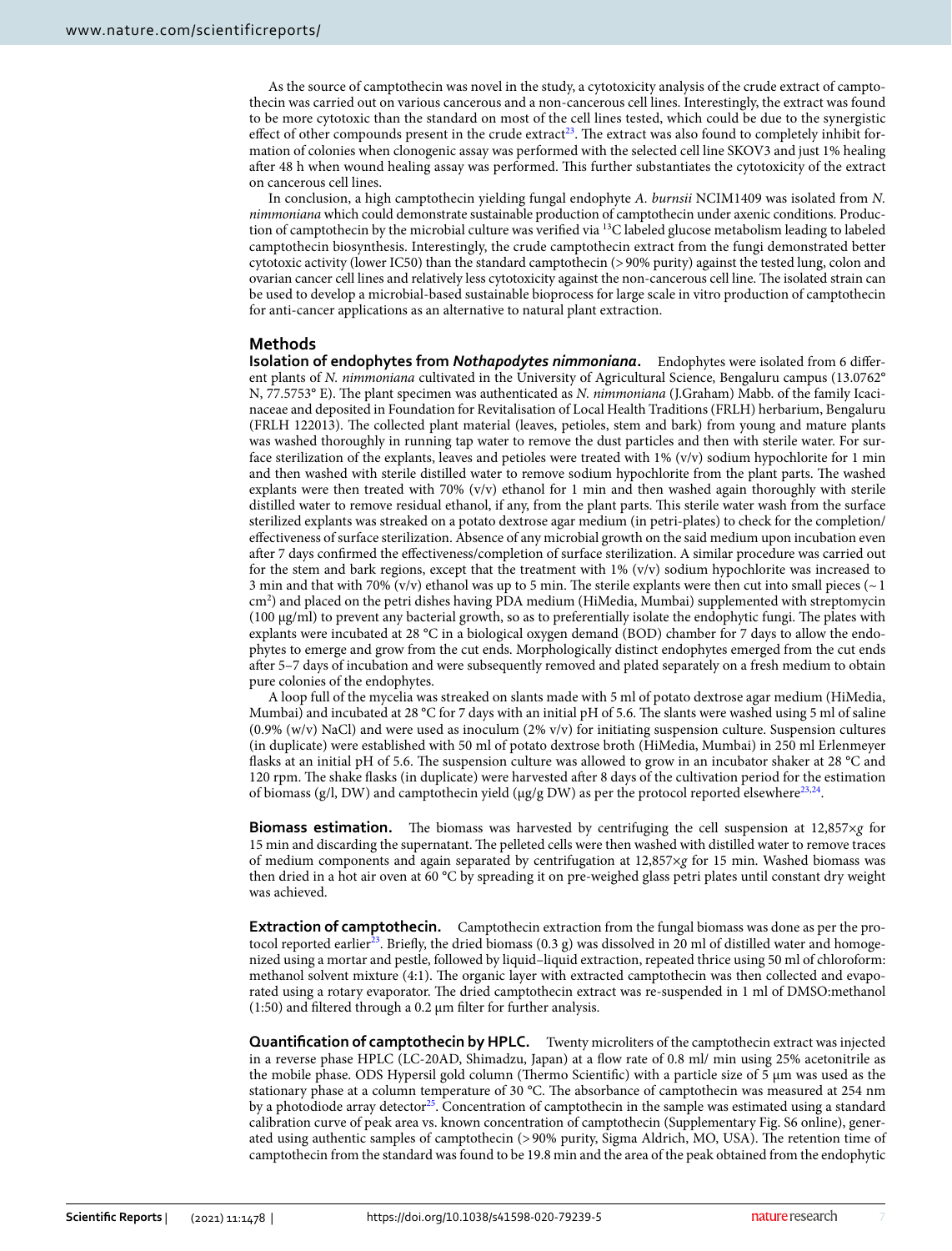extracts at the same retention time (Supplementary Fig. S7 online) was compared with the standard plot of camptothecin and the corresponding concentration and yield from the different fungal isolates were calculated.

**Identification of camptothecin by LC–MS/MS.** Camptothecin production in suspension culture of the high yielding isolates was further confirmed using tandem mass spectroscopy. This was based on qualitative identification of camptothecin, extracted from the harvested biomass, using an orbitrap elite mass spectrometer (ThermoScientific, Breman, Germany). A reverse-phase column (ODS Hypersil C<sub>18</sub> column, 256 × 4.5 mm, 5 µ) was connected to a heated electrospray ionization (H-ESI) source with the heater temperature maintained at 325 °C. The sheath gas flow rate was set at 40 arb, aux gas flow rate at 20 arb and sweep gas flow rate at 2 arb. The spray voltage for the H-ESI source was set at 4.5 kV and the capillary temperature was maintained at 300 °C. MS grade water with 0.01% formic acid (solvent A) and acetonitrile (solvent B) in the ratio 3:1 was used as mobile phase at a flow rate of 500 µl/min. Samples were injected into a 20 µl sample loop and analyzed for 60 min in the LC coupled with mass spectrometry set up in a mass scanning range of 300–450 m/z. The precursor ions were subjected to collision induced dissociation (CID) of 35 eV to obtain fragment ions. Camptothecin, with a molecular formula of  $C_{20}H_{16}N_2O_4$ , when analyzed in LC–MS under positive mode, yielded an intact mass [M+H] of 349.12. Further, for structural confirmation, by applying CID of 35 eV, the precursor m/z (349.12) could be fragmented to an m/z of [3](#page-9-2)05.13 with a loss of  $CO_2^3$ .

**Qualitative analysis of camptothecin by TLC.** Presence of camptothecin in the endophytic extracts can also be identified using TLC. TLC was performed using silica gel 60  $F_{254}$  aluminium plates (Merck, Germany). Extracts of camptothecin  $(10 \mu)$  from selected endophytes were spotted on the TLC plate with the standard camptothecin sample used as positive control. Chloroform–methanol (20:1) solvent system was used as the mobile phase. The plates were placed in the mobile phase in a pre-saturated chamber and the samples were allowed to be drawn upward on the TLC plates via capillary action for the separation of the sample components. As camptothecin is known to exhibit fluorescence under UV light, the TLC plates were dried and visualized at 254 nm in a UV chamber as per the protocol reported elsewhere $26,27$  $26,27$ .

**Molecular characterization of the selected endophytes.** Freshly grown mycelia (200 mg) from the suspension cultures of the selected endophytes were taken and washed with ethanol before grinding to a fine powder with liquid nitrogen and sterile sea-sand in a mortar and pestle. The homogenized sample was then transferred into a sterile 1.5 ml microcentrifuge tube and 200 µl of cell-lysis buffer (Nucleo-pore DNA Sure Plant Mini Kit, Genetix Biotech, India) was added. This mixture was incubated at 70 °C for 10 min and then chloroform was added (100 μl) and mixed thoroughly. Phase separation was then carried out in the microfuge tube after centrifugation at 20,000×*g* for 15 min. The top aqueous layer was separated into a sterile 1.5 ml microcentrifuge tube for the isolation of DNA using nucleopore DNA sure plant mini-kit as per manufacturer's protocol (Genetix Biotech, India). Genomic DNA was isolated from the four highest yielding endophytic strains.

Isolated genomic DNA was amplified using internal transcribed spacer 1 (ITS1) (5′ TCC GTA GGT GAA CCT TGCGG 3') and internal transcribed spacer 4 (ITS4) (5' TCCTCCGCTTATTGATATGC 3') primers<sup>[28](#page-9-28)</sup>, along with the Phusion High Fidelity DNA polymerase (New England Biolabs, Ipswich). Touch-down method of PCR was used for increased specificity of primer amplification in a Surecycler 8800 (Agilent Technologies, Santa Clara, CA, USA). The upper limit of annealing temperature was set at 65 °C and the lower limit at 53 °C. The PCR conditions used were as follows: initial denaturation for 5 min at 95 °C, 35 cycles of amplification including (1) denaturation at 95 °C for 1 min, (2) primer annealing to DNA at 65–53 °C for 45 s, (3) primer extension at 72 °C for 2 min along with a final extension for 10 min at 72 °C. The purified polymerase chain reaction (PCR) products showed bands between 500 and 700 bp corresponding to that of the conserved ITS regions in fungi. The amplified products were purified using a Qiaquick PCR purification kit as per manufacture's protocol (Qiagen, California, USA) and the size was confirmed using agarose gel electrophoresis. In the gel made with 0.8% (w/v) agarose, 10 µl of the amplified product and 2 µl of 6X gel loading dye were added in the wells and the system was run at 50 V for 30 min before visualization of the amplicons on the gel under a UV transilluminator (Gel-Doc, BioRad, Italy). The purified PCR products were then sequenced by Sanger dideoxy method using AB 3130 Genetic Analyzer (Applied Biosystems, Foster City, CA, USA). Forward and reverse sequences were aligned to identify the consensus sequence consisting of ITS1, 5.8S and ITS4. These sequences were compared against the database of sequences using the nucleotide BLAST algorithm provided by (National Center for Biotechnology Information) NCBI. Also a phylogenetic tree (Supplementary Fig. S8 online) was constructed using maximum likelihood method based on Jukes-Cantor model<sup>[29](#page-9-29)</sup> and the analysis was conducted in MEGA7<sup>[30](#page-9-30)</sup>. To increase the level of confidence in the taxonomic identifications, the comparisons were restricted to the sequences from the type material by checking the "sequences from type material" box in the general BLAST page<sup>[31](#page-9-31)</sup>. The search results that displayed the highest query coverage and maximum score were used to determine the identity of the isolated high yielding endophytes. The sequences were deposited in NCBI and the strains were deposited in the National Collection of Industrial Microorganisms (NCIM) Pune, India.

**Investigation of sustainable production of camptothecin in the endophytes.** Sustainable production of camptothecin was investigated in the two highest yielding endophytes isolated in the study. Freshly isolated strains (stored as 25% glycerol stocks) were streaked separately as slants made of potato dextrose agar medium (5 ml) (HiMedia, Mumbai) and incubated at 28 °C for 7 days with an initial pH of 5.6. These culture slants were used as inoculum for generating suspension and were considered as the first generation (subculture cycle) slants in the study. After 7 days, single mycelia from the first generation slant was picked and streaked on to the new slants with fresh medium (5 ml of potato dextrose agar) under similar conditions. These were consid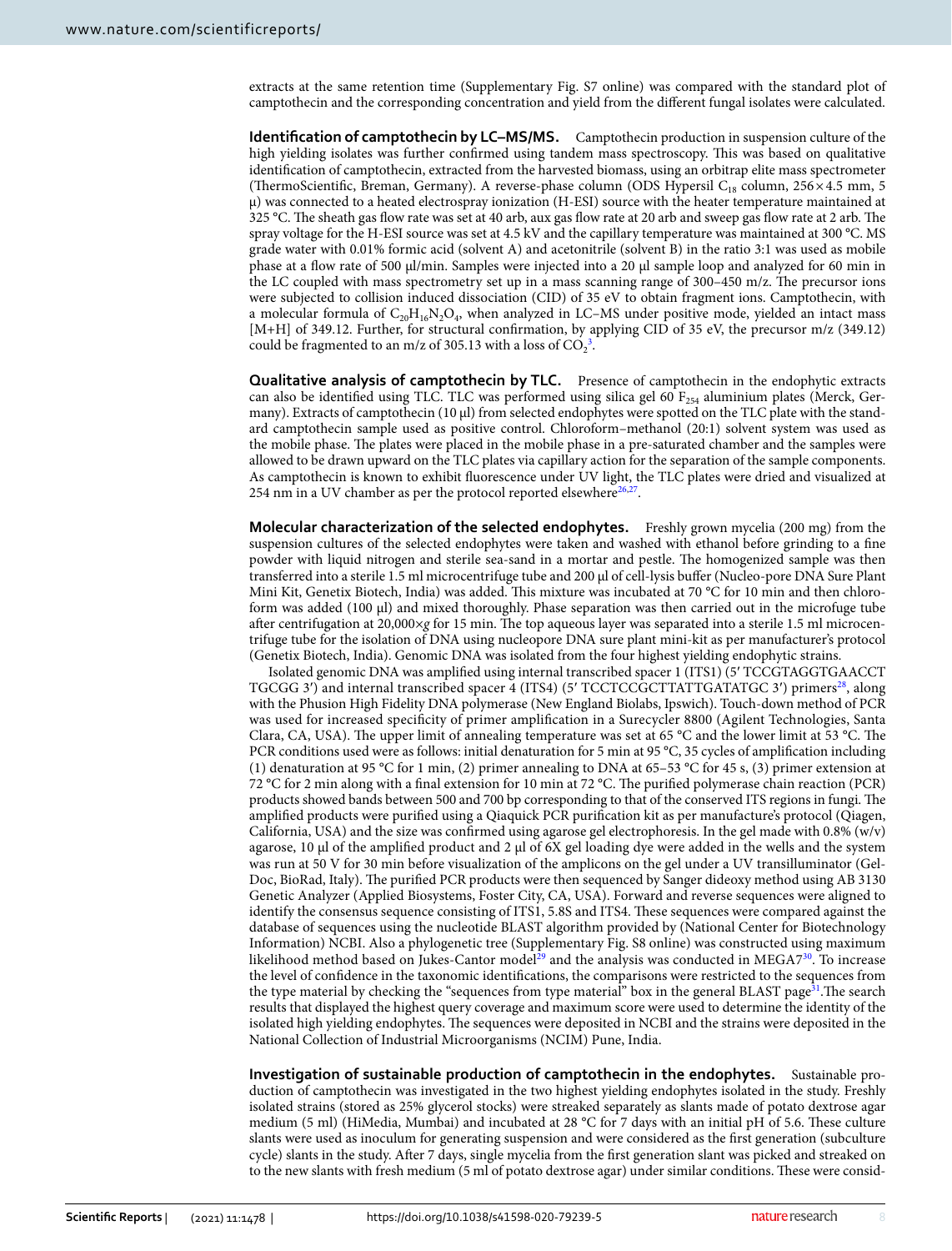ered as the second generation slants. Similarly, subsequent generation slants (up to 12th) were created after every 7 days of subculture on to fresh medium.

Suspension cultures from each generation slants were initiated as described earlier. After 7 days of growth, the slant-wash with 5 ml of saline (0.9% NaCl) was used as inoculum (2% v/v) for suspension culture. After 8 days of the cultivation period, the shake-flask cultures were harvested (in triplicate) for the estimation of biomass and camptothecin production.

**Investigation of camptothecin biosynthesis using <sup>13</sup>C labelled glucose.** In order to investigate and confirm camptothecin biosynthesis by the endophyte, suspension cultures were initiated using 20 g/l p-[U-<sup>13</sup>C]glucose (389374, Sigma Aldrich, MO, USA) as the carbon source in 50 ml of sterilized potato infusion as growth medium in 250 ml Erlenmeyer flasks with 2% (v/v) of inoculum. The suspension cultures were allowed to grow in an incubator shaker at 28 °C and 120 rpm for 8 days of cultivation period before harvest (in duplicate) for the analysis of <sup>13</sup>C-labelled camptothecin using LC–MS/MS.

For the preparation of potato infusion, 200 g of fresh potatoes were cleaned, peeled and chopped into smaller pieces and boiled for 15 min in 1000 ml of distilled water at 90 °C. The liquid extract was then filtered through cheesecloth to be used as potato infusion. Extract from the culture grown only in potato infusion was used as a negative control to confirm that no camptothecin production was possible without added glucose in the medium.

**Cytotoxicity analysis of extract on cancer cell lines by MTT assay.** The crude extract of camptothecin from the selected endophyte *A. burnsii* was tested for its cytotoxic effect by performing 3-(4, 5-dimethylthiazol-2-yl)-2, 5-diphenyl tetrazolium bromide (MTT) (Sigma) assay on various cancer cell lines including MCF7, SKOV3, H1299, Caco-2, HT29, and HEK293T. All the cell lines were obtained from American Type Culture Collection (ATCC) and were maintained on Dulbecco's Modified Eagle Media (DMEM) supplemented with 10% fetal bovine serum (FBS) except SKOV3, which was maintained on McCoy's 5A (modified) medium supplemented with 10% FBS at 37 °C in an atmosphere of 5%  $\mathrm{CO}_2$ .

In a 96 well plate, each well was seeded with 2500 cells in a volume of 100  $\mu$ l of their respective growth medium and incubated for 24 h after which varying concentration (0.01–51.2 µM) of the crude extract of camptothecin and standard camptothecin were added, respectively to the medium. The cells were incubated for 72 h with the drug and then 0.5 mg/ml of MTT reagent in the respective medium was added and incubated for 5 h. Then MTT reagent containing medium was removed and DMSO was added to each well after which the optical density was measured using a 96 well plate reader at a dual-wavelength of 570 and 650 nm. MTT reagent forms formazan crystal within live cells, which then produces purple colour when dissolved in DMSO. The cell viability was calculated by comparing the optical density of the treated wells against the non-treated control wells.

$$
Percentage cell viability = \left(\frac{Absorbance_{570-650}(Average\ of\ triplicate\ treated\ sample)}{Absorbance_{570-650}(Average\ of\ triplicate\ control\ values)}\right) \times 100
$$

IC<sub>50</sub> values were calculated using Graphpad Prism 6 (GraphPad Software, San Diego, CA) from the observed cell viability values and SEM<sup>[32](#page-9-32)</sup>.

**Clonogenic and wound healing assay.** To investigate the inhibition of the colony formation of these cells in the presence of crude extract of camptothecin, clonogenic assay was performed. Viable cells (5000 per plate) were seeded and allowed to attach overnight in 60 mm plates. SKOV3 cells were incubated with the extract, at a concentration corresponding to their respective IC<sub>25</sub> (58.7 nM), for 14 days in medium to facilitate colony formation. The obtained colonies were washed with PBS and fixed using acetic acid:methanol (3:1). The fixed cells were then stained with 0.2% (w/v) crystal violet. The colonies formed were counted and compared with the DMSO controls in triplicate.

Similarly, a wound-healing assay was performed to study the inhibition of these cells' migration ability in the presence of the crude extract of camptothecin. SKOV3 cells were made to form a confluent monolayer on 60 mm plates by seeding 5 million cells on each plate. Using a 200 µl micropipette tip, a wound or scratch was created on the confluent monolayer. The wounded cells were then rinsed with PBS and treated with the crude extract of camptothecin at a concentration corresponding to their  $IC_{25}$  (58.7 nM). The control plates were treated with an equal volume of DMSO. Using phase-contrast microscopy, the wound closure by cell migration was monitored and imaged at 0, 24 and 48 h at the same spot. The wound area was calculated and the percentage of wound healing was compared between the drug-treated cells and DMSO treated cells as control $^{32}$  $^{32}$  $^{32}$ .

**Statistical analysis.** Statistical analyses were performed using Graphpad Prism 6 (GraphPad Software, San Diego, CA, USA). All experiments were performed in triplicates, and the results of MTT and clonogenic assay were analysed with t test and that of wound healing assay was analysed with two-way ANOVA followed by a Dunnett's posthoc test. The values of  $\gamma$  = 0.05, \*\*p < 0.01, \*\*\*p < 0.001 and \*\*\*p < 0.0001 were considered as statistically significant.

Received: 4 November 2020; Accepted: 4 December 2020 Published online: 14 January 2021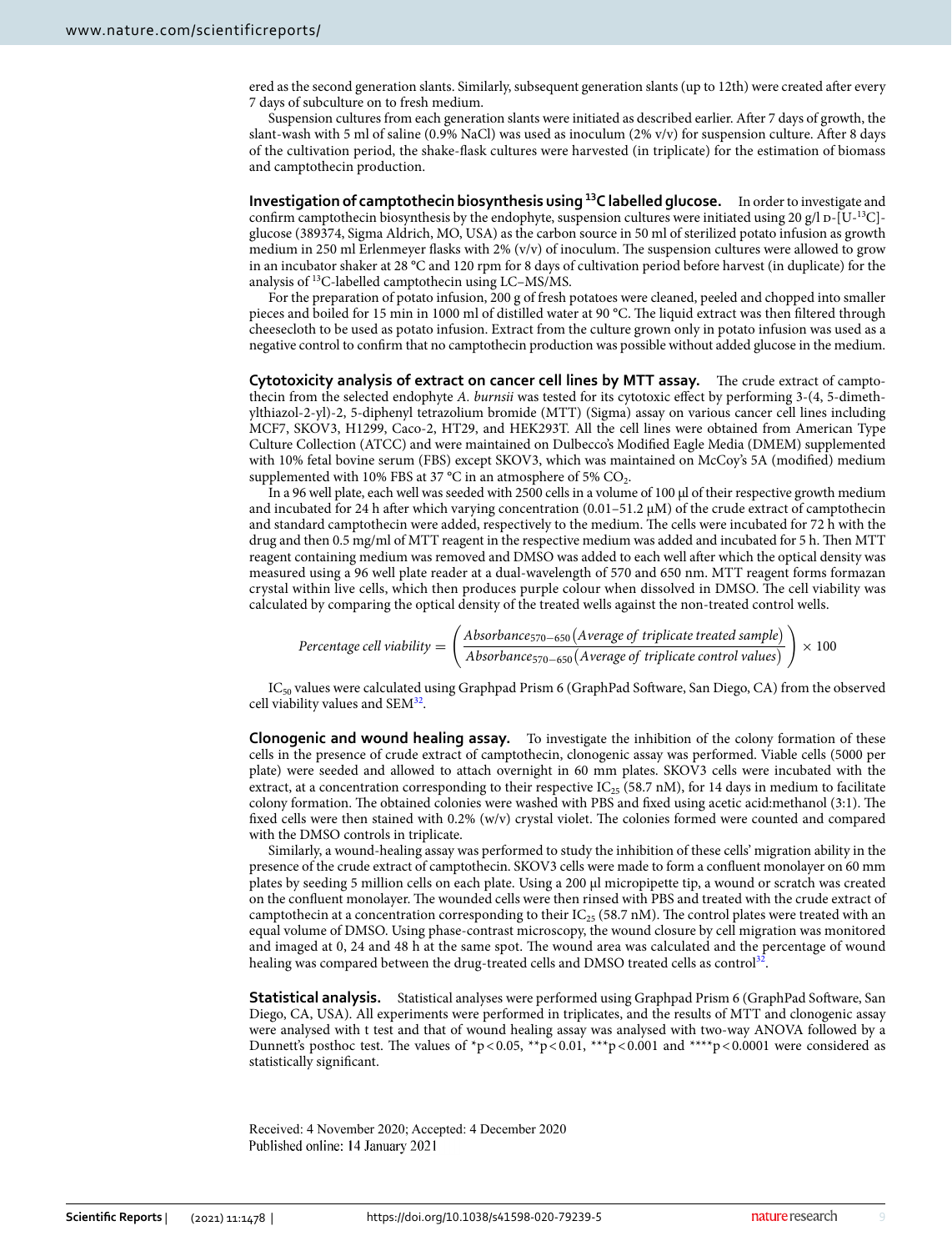#### **References**

- <span id="page-9-0"></span> 1. Wall, M. E. *et al.* Plant antitumor agents. I. The isolation and structure of camptothecin, a novel alkaloidal leukemia and tumor inhibitor from *Camptotheca acuminata*. *J. Am. Chem. Soc.* **88**, 3888–3890 (1966).
- <span id="page-9-1"></span> 2. Kusari, S., Zühlke, S. & Spiteller, M. An endophytic fungus from *Camptotheca acuminata* that produces camptothecin and analogues. *J. Nat. Prod.* **72**, 2–7 (2009).
- <span id="page-9-2"></span> 3. Shweta, S. *et al.* Endophytic fungal strains of *Fusarium solani*, from *Apodytes dimidiata* E. Mey. ex Arn (Icacinaceae) produce camptothecin, 10-hydroxycamptothecin and 9-methoxycamptothecin. *Phytochemistry* **71**, 117–122 (2010).
- <span id="page-9-3"></span>4. Pizzolato, J. F. & Saltz, L. B. The camptothecins. *Lancet* **361**, 2235–2242 (2003).
- <span id="page-9-4"></span> 5. Musiol, R. An overview of quinoline as a privileged scaffold in cancer drug discovery. *Expert Opin. Drug Discov.* **12**, 583–597  $(2017)$
- <span id="page-9-5"></span> 6. Isah, T. & Mujib, A. Camptothecin from *Nothapodytes nimmoniana*: Review on biotechnology applications. *Acta Physiol. Plant.* **37**, 1–14 (2015).
- <span id="page-9-6"></span> 7. Watase, I., Sudo, H., Yamazaki, M. & Saito, K. Regeneration of transformed *Ophiorrhiza pumila* plants producing camptothecin. *Plant Biotechnol.* **21**, 337–342 (2004).
- <span id="page-9-7"></span> 8. Stierle, A., Strobel, G. & Stierle, D. Taxol and taxane production by *Taxomyces andreanae*, an endophytic fungus of Pacific yew. *Science* **260**, 214–216 (1993).
- <span id="page-9-8"></span> 9. Kusari, S. & Spiteller, M. Are we ready for industrial production of bioactive plant secondary metabolites utilizing endophytes?. *Nat. Prod. Rep.* **28**, 1203–1207 (2011).
- <span id="page-9-9"></span> 10. Collado, J., Platas, G., Gonzalez, I. & Pelaez, F. Geographical and seasonal influences on the distribution of fungal endophytes in *Quercus ilex*. *New Phytol.* **144**, 525–532 (1999).
- <span id="page-9-10"></span> 11. Fisher, P. J., Petrini, O. & Sutton, B. C. A comparative study of fungal endophytes in leaves, xylem and bark of Eucalyptus in Australia and England. *Sydowia* **45**, 338–345 (1993).
- <span id="page-9-11"></span> 12. Pi, Y. *et al.* Examination of camptothecin and 10-hydroxycamptothecin in *Camptotheca acuminata* plant and cell culture, and the affected yields under several cell culture treatments. *Biocell* **34**, 139–143 (2010).
- <span id="page-9-12"></span> 13. Padmanabha, B. V. *et al.* Patterns of accumulation of camptothecin, an anti-cancer alkaloid in *Nothapodytes nimmoniana* Graham, in the Western Ghats, India: Implications for identifying high-yielding sources of the alkaloid. *Curr. Sci.* **90**, 95–100 (2006).
- <span id="page-9-15"></span> 14. Venugopalan, A. & Srivastava, S. Endophytes as in vitro production platforms of high value plant secondary metabolites. *Biotechnol. Adv.* **33**, 873–887 (2015).
- <span id="page-9-16"></span> 15. Golinska, P. *et al.* Endophytic actinobacteria of medicinal plants: Diversity and bioactivity. *Antonie van Leeuwenhoek Int. J. Gen. Mol. Microbiol.* **108**, 267–289 (2015).
- <span id="page-9-17"></span> 16. Deepika, V. B., Murali, T. S. & Satyamoorthy, K. Modulation of genetic clusters for synthesis of bioactive molecules in fungal endophytes: A review. *Microbiol. Res.* **182**, 125–140 (2016).
- <span id="page-9-18"></span> 17. Zhao, J., Zhou, L., Wang, J. & Shan, T. Endophytic fungi for producing bioactive compounds originally from their host plants. *Curr. Res. Technol. Educ. Top. Appl. Microbiol. Microb. Biotechnol.* **1**, 567–576. [https ://doi.org/10.1016/j.phyto chem.2012.07.021](https://doi.org/10.1016/j.phytochem.2012.07.021) (2010).
- <span id="page-9-19"></span> 18. El-Elimat, T. *et al.* Flavonolignans from *Aspergillus iizukae*, a fungal endophyte of milk thistle (*Silybum marianum*). *J. Nat. Prod.* **77**, 193–199 (2014).
- <span id="page-9-20"></span> 19. Priti, V. *et al.* How promising are endophytic fungi as alternative sources of plant secondary metabolites?. *Curr. Sci.* **97**, 477–478 (2009).
- <span id="page-9-21"></span> 20. Clarance, P., Khusro, A., Lalitha, J., Sales, J. & Paul, A. Optimization of camptothecin production and biomass yield from endophytic fungus *Fusarium solani* strain ATLOY-8. *J. Appl. Pharm. Sci.* **9**, 35–46 (2019).
- <span id="page-9-14"></span> 21. Pu, X. *et al.* Camptothecin-producing endophytic fungus *Trichoderma atroviride* LY357: Isolation, identification, and fermentation conditions optimization for camptothecin production. *Appl. Microbiol. Biotechnol.* **97**, 9365–9375 (2013).
- <span id="page-9-22"></span> 22. Vasanthakumari, M. M. *et al.* Restoration of camptothecine production in attenuated endophytic fungus on re-inoculation into host plant and treatment with DNA methyltransferase inhibitor. *World J. Microbiol. Biotechnol.* **31**, 1629–1639 (2015).
- <span id="page-9-23"></span> 23. Venugopalan, A., Potunuru, U. R., Dixit, M. & Srivastava, S. Effect of fermentation parameters, elicitors and precursors on camptothecin production from the endophyte *Fusarium solani*. *Bioresour. Technol.* **206**, 104–111 (2016).
- <span id="page-9-24"></span> 24. Venugopalan, A. & Srivastava, S. Enhanced camptothecin production by ethanol addition in the suspension culture of the endophyte, *Fusarium solani*. *Bioresour. Technol.* **188**, 251–257 (2015).
- <span id="page-9-25"></span> 25. Shweta, S., Gurumurthy, B. R., Ravikanth, G., Ramanan, U. S. & Shivanna, M. B. Endophytic fungi from *Miquelia dentata* Bedd., produce the anti-cancer alkaloid, camptothecine. *Phytomedicine* **20**, 337–342 (2013).
- <span id="page-9-26"></span> 26. Rehman, S. *et al.* An endophytic *Neurospora* sp. from *Nothapodytes foetida* producing camptothecin. *Appl. Biochem. Microbiol.* **44**, 203–209 (2008).
- <span id="page-9-27"></span> 27. Lorence, A., Medina-Bolivar, F. & Nessler, C. L. Camptothecin and 10-hydroxycamptothecin from *Camptotheca acuminata* hairy roots. *Plant Cell Rep.* **22**, 437–441 (2004).
- <span id="page-9-28"></span> 28. White, T. J., Bruns, T., Lee, S. & Taylor, J. Amplification and direct sequencing of fungal ribosomal RNA genes for phylogenetics. In *PCR Protocols: A Guide to Methods and Applications* (eds Innis, M. A. *et al.*) 315–322 (Academic Press, New York, 1990).
- <span id="page-9-29"></span> 29. Jukes, T. H. & Cantor, C. R. Evolution of protein molecules. In *Mammalian Protein Metabolism* (ed. Munro, H. N.) 21–132 (Academic, New York, 1969).
- <span id="page-9-30"></span> 30. Kumar, S., Stecher, G. & Tamura, K. MEGA7: Molecular evolutionary genetics analysis version 7.0 for bigger datasets. *Mol. Biol. Evol.* **33**, 1870–1874 (2016).
- <span id="page-9-31"></span> 31. Raja, H. A., Miller, A. N., Pearce, C. J. & Oberlies, N. H. Fungal identification using molecular tools: A primer for the natural products research community. *J. Nat. Prod.* **80**, 756–770 (2017).
- <span id="page-9-32"></span> 32. Tentu, S. *et al.* DHQZ-17, a potent inhibitor of the transcription factor HNF4A, suppresses tumorigenicity of head and neck squamous cell carcinoma in vivo. *J. Cell. Physiol.* **233**, 2613–2628 (2018).
- <span id="page-9-13"></span> 33. Gurudatt, P. S. *et al.* Attenuation of camptothecin production and negative relation between hyphal biomass and camptothecin content in endophytic fungal strains isolated from *Nothapodytes nimmoniana* Grahm (Icacinaceae). *Curr. Sci.* **98**, 1006–1010 (2010).

#### **Acknowledgements**

The authors thank the Department of Biotechnology, Indian Institute of Technology Madras for the LC-MS facility and Department of Science and Technology (DST), Government of India for the financial assistance for research (Project number: EMR/2015/001418). The authors thank National Cancer Tissue Biobank (NCTB) facility at the Department of Biotechnology, Indian Institute of Technology Madras for, helping with the sequencing of the fungal endophytes.

#### **Author contributions**

K.M. isolated endophytes, designed and implemented the experiments, analyzed and compiled the results, formulated the manuscript. S.S. being the principal investigator conceptualized and designed the entire study,